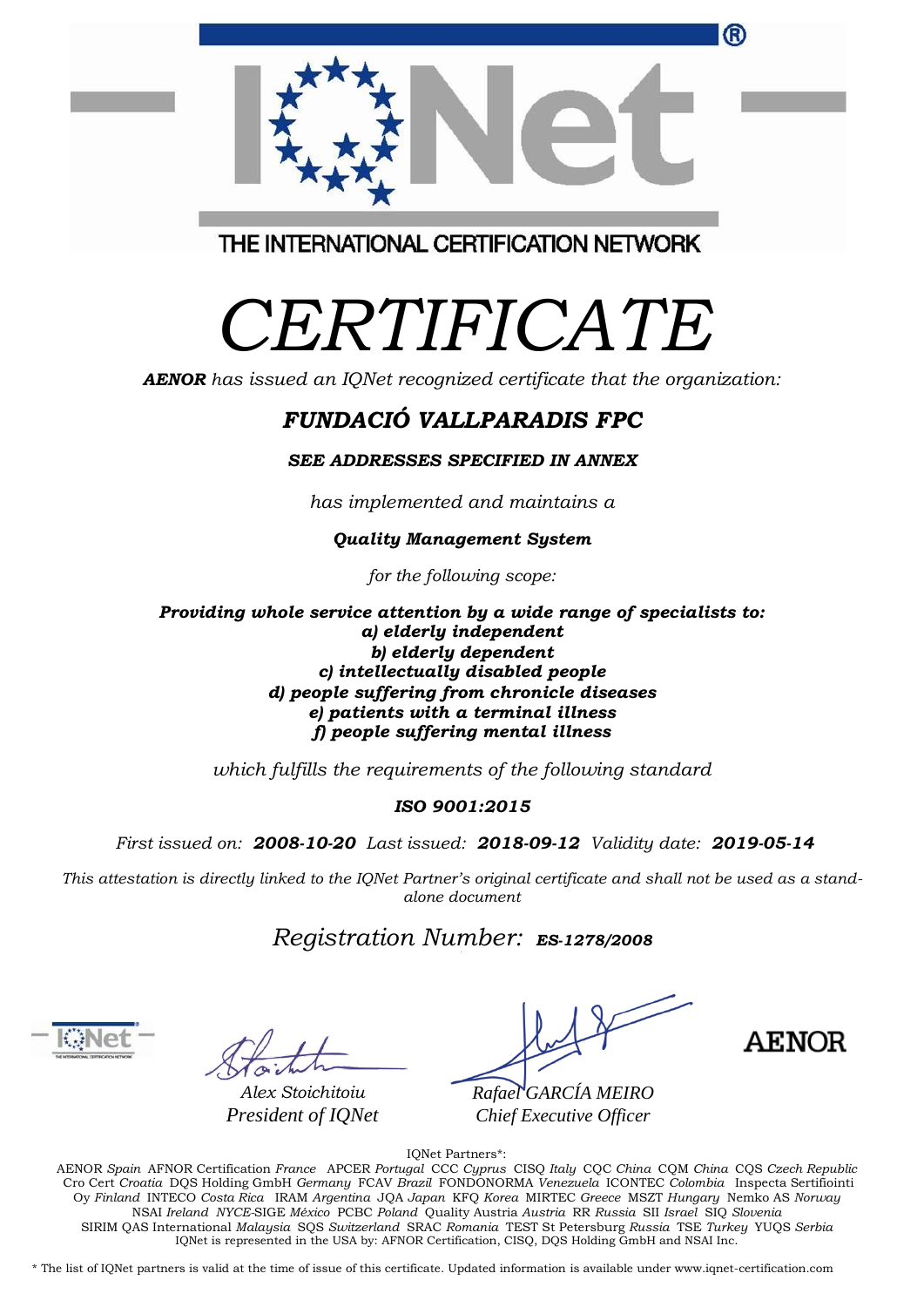|                                                                                                                      | ®                                                                                                   |  |  |  |  |
|----------------------------------------------------------------------------------------------------------------------|-----------------------------------------------------------------------------------------------------|--|--|--|--|
| THE INTERNATIONAL CERTIFICATION NETWORK                                                                              |                                                                                                     |  |  |  |  |
| Annex to IQNet Certificate Number ES-1278/2008<br><b>FUNDACIÓ VALLPARADIS FPC</b>                                    |                                                                                                     |  |  |  |  |
| <b>FUNDACIÓ VALLPARADIS FPC</b><br><b>SERVEIS CENTRALS</b><br>C./ SANT ANTONI, 32<br>08221 - TERRASSA<br>(BARCELONA) | (b, d, e) SOCIOSANITARI VALLPARADÍS<br><b>CL SANT ANTONI, 52</b><br>08221 - TERRASSA<br>(BARCELONA) |  |  |  |  |
| (b) RESIDÈNCIA I CENTRE DE DIA FALGUERA                                                                              | (b) RESIDÈNCIA I CENTRE DE DIA MÓRA LA NOVA                                                         |  |  |  |  |
| C./ JAUME RIBES, 26-28                                                                                               | <b>AVDA. DE L'ESTACIO, 2</b>                                                                        |  |  |  |  |
| 08980 - SANT FELIU DE LLOBREGAT                                                                                      | 43770 - MORA LA NOVA                                                                                |  |  |  |  |
| (BARCELONA)                                                                                                          | (TARRAGONA)                                                                                         |  |  |  |  |
| (b) RESIDÉNCIA I CENTRE DE DIA BAIX CAMP                                                                             | (c) RESIDENCIA EL TAMARIU I CENTRE DE DIA                                                           |  |  |  |  |
| <b>C./ BERTRAN DE CAMBRILS, 2</b>                                                                                    | <b>AVDA. VERGE DE MONTSERRAT, 22</b>                                                                |  |  |  |  |
| 43850 - CAMBRILS                                                                                                     | 08820 - EL PRAT DE LLOBREGAT                                                                        |  |  |  |  |
| (TARRAGONA)                                                                                                          | (BARCELONA)                                                                                         |  |  |  |  |
| (f) LLAR RESIDÈNCIA TRIGINTA                                                                                         | (b) CENTRE DE DIA CA N'ANGLADA                                                                      |  |  |  |  |
| <b>C./ SANT ANTONI, 30</b>                                                                                           | AVDA. BARCELONA, 180                                                                                |  |  |  |  |
| 08221 - TERRASSA                                                                                                     | 08222 - TERRASSA                                                                                    |  |  |  |  |
| (BARCELONA)                                                                                                          | (BARCELONA)                                                                                         |  |  |  |  |
| (b) CENTRE DE DIA LES ARENES                                                                                         | (b, d, e) RESIDÉNCIA, CENTRE DE DIA I SOCIOSANITARI DE L'AMETLLA                                    |  |  |  |  |
| <b>C./ MATAGALLS, 1</b>                                                                                              | <b>CTRA. DE LLERONA, S/N</b>                                                                        |  |  |  |  |

**C./ MATAGALLS, 1 08227 - TERRASSA (BARCELONA)**

**(c) RESIDÈNCIA I CENTRE DE DIA MONTSERRAT BETRIU GRAN VIA DE LES CORTS CATALANES, 970 08018 - BARCELONA**

**(b) CENTRE DE DIA LA ROUREDA C/ COSTABONA, S/N 08207 - SABADELL (BARCELONA)**

**(c) RESIDÈNCIA I CENTRE DE DIA LA PINEDA ICÀRIA, 42 08224 - TERRASSA (BARCELONA)**

**08480 - L'AMETLLA DEL VALLÈS**

**(c) RESIDÈNCIA I CENTRE DE DIA JOSEP MAS I DALMAU C/ SANT MARTÍ DE L'HERM, 34 08970 - SANT JOAN DESPÍ (BARCELONA)**

*First issued on: 2008-10-20 Last issued: 2018-09-12 Validity date: 2019-05-14*

**(BARCELONA)**

*This annex is only valid in connection with the above-mentioned certificate.*

*Alex Stoichitoiu President of IQNet*

*Rafael GARCÍA MEIRO Chief Executive Officer*

AENOR

IQNet Partners\*:

AENOR *Spain* AFNOR Certification *France* APCER *Portugal* CCC *Cyprus* CISQ *Italy* CQC *China* CQM *China* CQS *Czech Republic*  Cro Cert *Croatia* DQS Holding GmbH *Germany* FCAV *Brazil* FONDONORMA *Venezuela* ICONTEC *Colombia* Inspecta Sertifiointi Oy *Finland* INTECO *Costa Rica* IRAM *Argentina* JQA *Japan* KFQ *Korea* MIRTEC *Greece* MSZT *Hungary* Nemko AS *Norway*  NSAI *Ireland NYCE-*SIGE *México* PCBC *Poland* Quality Austria *Austria* RR *Russia* SII *Israel* SIQ *Slovenia*  SIRIM QAS International *Malaysia* SQS *Switzerland* SRAC *Romania* TEST St Petersburg *Russia* TSE *Turkey* YUQS *Serbia* IQNet is represented in the USA by: AFNOR Certification, CISQ, DQS Holding GmbH and NSAI Inc.

\* The list of IQNet partners is valid at the time of issue of this certificate. Updated information is available under www.iqnet-certification.com